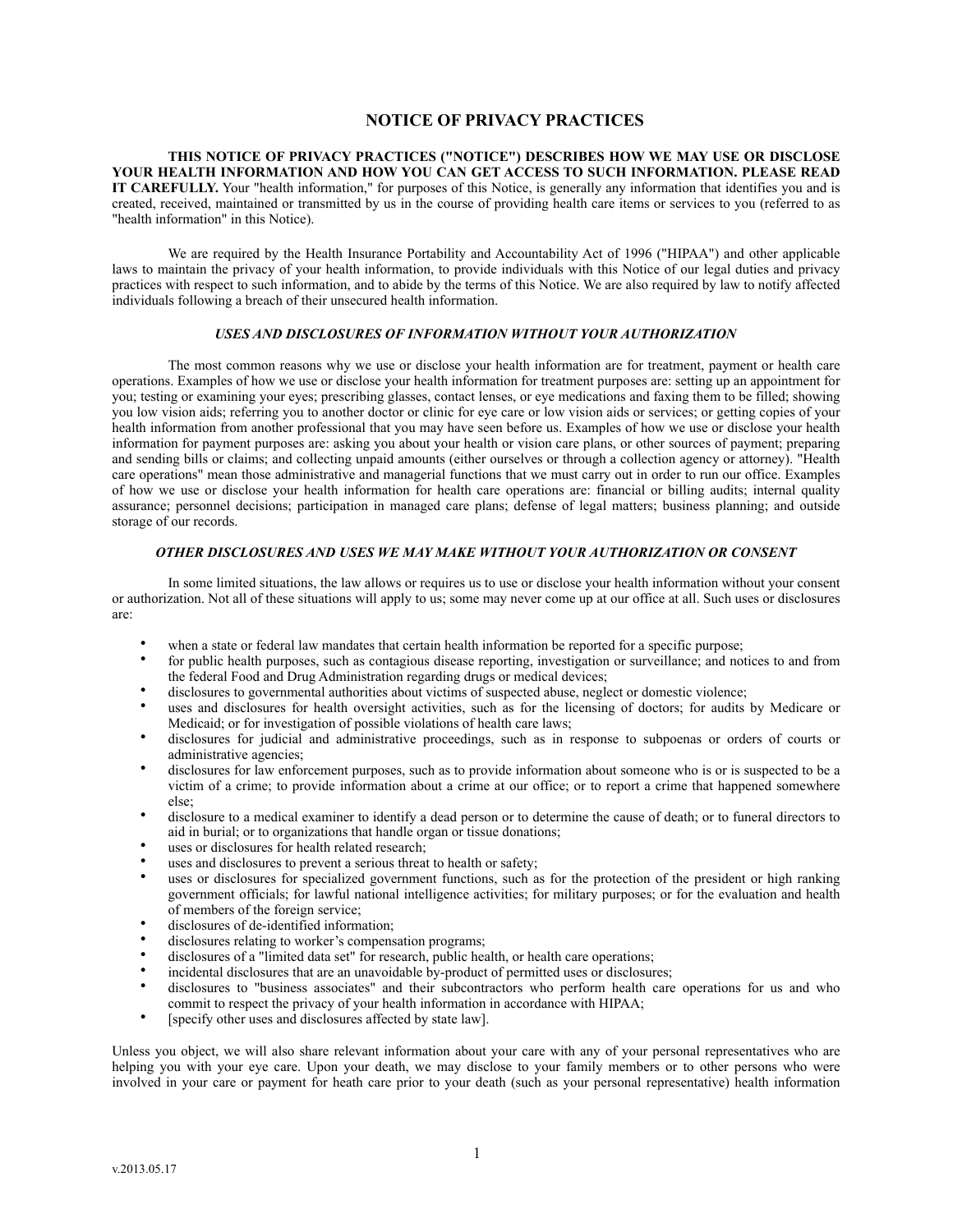relevant to their involvement in your care unless doing so is inconsistent with your preferences as expressed to us prior to your death.

# *SPECIFIC USES AND DISCLOSURES OF INFORMATION REQUIRING YOUR AUTHORIZATION*

The following are some specific uses and disclosures we may not make of your health information **without** your authorization:

**Marketing activities.** We must obtain your authorization prior to using or disclosing any of your health information for marketing purposes unless such marketing communications take the form of face-to-face communications we may make with individuals or promotional gifts of nominal value that we may provide. If such marketing involves financial payment to us from a third party your authorization must also include consent to such payment.

Sale of health information. We do not currently sell or plan to sell your health information and we must seek your authorization prior to doing so.

**Psychotherapy notes.** Although we do not create or maintain psychotherapy notes on our patients, we are required to notify you that we generally must obtain your authorization prior to using or disclosing any such notes.

## *YOUR RIGHTS TO PROVIDE AN AUTHORIZATION FOR OTHER USES AND DISCLOSURES*

- Other uses and disclosures of your health information that are not described in this Notice will be made only with your written authorization.
- You may give us written authorization permitting us to use your health information or to disclose it to anyone for any purpose.
- We will obtain your written authorization for uses and disclosures of your health information that are not identified in this Notice or are not otherwise permitted by applicable law.
- We must agree to your request to restrict disclosure of your health information to a health plan if the disclosure is for the purpose of carrying out payment or health care operations and is not otherwise required by law and such information pertains solely to a health care item or service for which you have paid in full (or for which another person other than the health plan has paid in full on your behalf).

Any authorization you provide to us regarding the use and disclosure of your health information may be revoked by you in writing at any time. After you revoke your authorization, we will no longer use or disclose your health information for the reasons described in the authorization. However, we are generally unable to retract any disclosures that we may have already made with your authorization. We may also be required to disclose health information as necessary for purposes of payment for services received by you prior to the date you revoked your authorization.

#### *YOUR INDIVIDUAL RIGHTS*

You have many rights concerning the confidentiality of your health information. You have the right:

- **To request restrictions on the health information we may use and disclose for treatment, payment and health care operations.** We are not required to agree to these requests. To request restrictions, please send a written request to us at the address below.
- **To receive confidential communications of health information about you in any manner other than described in our authorization request form**. You must make such requests in writing to the address below. However, we reserve the right to determine if we will be able to continue your treatment under such restrictive authorizations.
- **To inspect or copy your health information.** You must make such requests in writing to the address below. If you request a copy of your health information we may charge you a fee for the cost of copying, mailing or other supplies. In certain circumstances we may deny your request to inspect or copy your health information, subject to applicable law.
- **To amend health information.** If you feel that health information we have about you is incorrect or incomplete, you may ask us to amend the information. To request an amendment, you must write to us at the address below. You must also give us a reason to support your request. We may deny your request to amend your health information if it is not in writing or does not provide a reason to support your request. We may also deny your request if the health information: